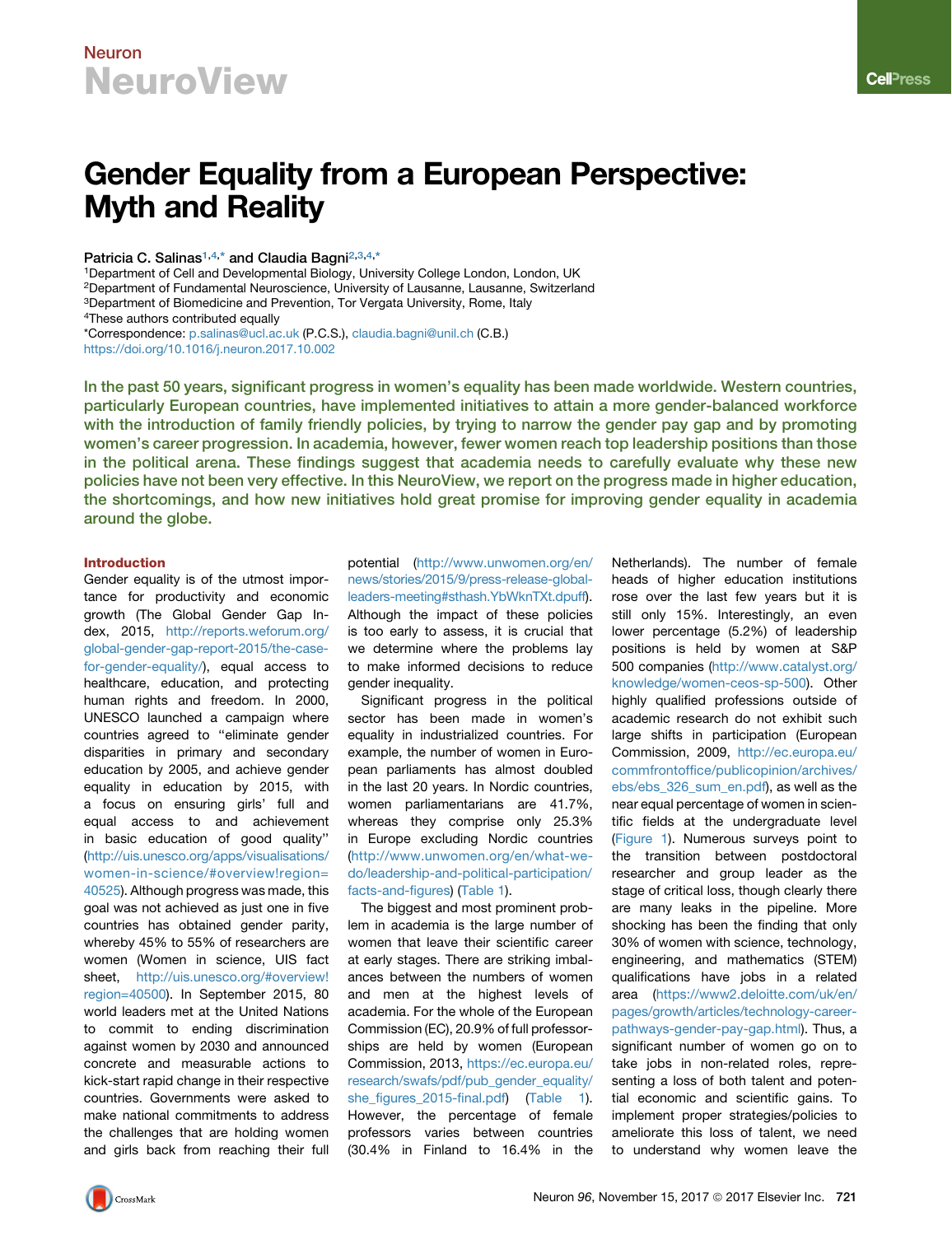<span id="page-1-0"></span>

| Table 1. Percentage of Women in Government and Scientific Research |                 |            |           |                    |                       |                                |  |
|--------------------------------------------------------------------|-----------------|------------|-----------|--------------------|-----------------------|--------------------------------|--|
| Country                                                            | Parliament      | Researcher | Professor | Professor<br>in MS | Head of<br>University | Gender<br>Pay Gap <sup>c</sup> |  |
| UK                                                                 | 32 <sup>a</sup> | 37.8       | 22        | 23.2               | 15 <sup>b</sup>       | 24.8                           |  |
| DE                                                                 | 37              | 26.8       | 17.3      | 11.5               | 16.8                  | 19.3                           |  |
| <b>FR</b>                                                          | 26              | 25.6       | 19.3      | DU                 | 13.4                  | 15.6                           |  |
| <b>CH</b>                                                          | 32              | 32.4       | 19.3      | 19.7               | 8.3                   | 19.4                           |  |
| <b>SE</b>                                                          | 44              | 37.2       | 23.8      | 28.1               | 50                    | 20.1                           |  |
| <b>NL</b>                                                          | 37              | 24.1       | 16.2      | 16.4               | 21.4                  | 25.1                           |  |
| FL                                                                 | 42              | 32.2       | 26.6      | 30.4               | 40                    | 18.7                           |  |
| IT                                                                 | 31              | 35.5       | 21.1      | 13.6               | 7.4                   | 7.4                            |  |
| EU                                                                 | 24              | 33         | 20.9      | 23.3               | 15                    | 17.9                           |  |

DU, data unavailable. Data obtained from the She Figures 2015 report [\(https://data.europa.eu/](https://data.europa.eu/euodp/data/dataset/she-figures-2015-gender-in-research-and-innovation) [euodp/data/dataset/she-figures-2015-gender-in-research-and-innovation\)](https://data.europa.eu/euodp/data/dataset/she-figures-2015-gender-in-research-and-innovation) except for those indi-

cated with <sup>b</sup>.

<span id="page-1-2"></span><sup>a</sup>House of Commons

<span id="page-1-3"></span>**bObtained from Times Higher Education** 

<span id="page-1-1"></span><sup>c</sup>Only for scientific research and development services statistics

work force. In this NeuroView, we will discuss these issues and propose potential solutions.

### When Do Gender Differences Emerge?

Gender inequality is evident at different stages in the career of women. Although the same number of boys and girls take STEM subjects at the lower high school (for example, GCSE levels in the UK), fewer girls continue with their STEM subjects in the last 2 years of high school (for example, A levels in the UK), with 40% more boys taking STEM subjects (Deloitte accounting firm data, 2016, [https://www2.](https://www2.deloitte.com/uk/en/pages/growth/articles/technology-career-pathways-gender-pay-gap.html) [deloitte.com/uk/en/pages/growth/articles/](https://www2.deloitte.com/uk/en/pages/growth/articles/technology-career-pathways-gender-pay-gap.html) [technology-career-pathways-gender-pay](https://www2.deloitte.com/uk/en/pages/growth/articles/technology-career-pathways-gender-pay-gap.html)[gap.html\)](https://www2.deloitte.com/uk/en/pages/growth/articles/technology-career-pathways-gender-pay-gap.html). This poses the question as to why fewer girls choose to take these subjects. Despite this early difference, the number of female undergraduate and PhD students in the life sciences is similar to male students in many European countries [\(Figure 1](#page-2-0)). While more women are enrolling in university, particularly in scientific majors, relatively few pursue careers in research. A recent document ''The She Figures'' produced in close collaboration between the European Commission, Eurostat, the Helsinki Group on Gender in Research and Innovation and Statistical Correspondent ([https://data.europa.](https://data.europa.eu/euodp/data/dataset/she-figures-2015-gender-in-research-and-innovation) [eu/euodp/data/dataset/she-figures-2015](https://data.europa.eu/euodp/data/dataset/she-figures-2015-gender-in-research-and-innovation) [gender-in-research-and-innovation](https://data.europa.eu/euodp/data/dataset/she-figures-2015-gender-in-research-and-innovation)) shows that overall European women are excelling in higher education, and yet, women

represent only a third of researchers and around a fifth of grade A top-level academics (full professors, rectors, etc.). Data and sources for Australia, Canada, Europe, India, Japan, and the United States released by Catalyst, a nonprofit organization with a mission to accelerate progress for women through workplace inclusion [\(http://www.catalyst.](http://www.catalyst.org/knowledge/women-academia) [org/knowledge/women-academia\)](http://www.catalyst.org/knowledge/women-academia), show that although women in USA held nearly half (48.4%) of all tenure-track positions in 2013, they held just 37.5% of tenured positions. The European figures are different; women account for 40.1% of academic positions but only 20.9% of tenured positions.

Importantly, a significant drop in the number of female principal investigators (PIs) is observed [\(Figure 1\)](#page-2-0), though the underlying causes are multifaceted and complex. For example, different STEM subfields appear to have leaks at varying points in the pipeline. Engineering and physics fields report low female involvement at the entry-level recruitment stages, while other specialties, such as chemistry and life sciences, report low female retention. At the University College of London (UCL) and at the Swiss University of Lausanne (UNIL), the ratio of PIs is 25% female and 75% male, while the ratio of postdoctoral researchers is equal (Athena SWAN application, UCL, L'égalité en chiffres UNIL, 2015, [https://www.unil.](https://www.unil.ch/egalite/files/live/sites/egalite/files/pdf/2.%20Monitoring_WEB_20170902.pdf) [ch/egalite/files/live/sites/egalite/files/pdf/](https://www.unil.ch/egalite/files/live/sites/egalite/files/pdf/2.%20Monitoring_WEB_20170902.pdf) [2.%20Monitoring\\_WEB\\_20170902.pdf](https://www.unil.ch/egalite/files/live/sites/egalite/files/pdf/2.%20Monitoring_WEB_20170902.pdf))

(compare to [Figure 1\)](#page-2-0). Analyses of the female candidates applying for independent positions suggest that this is not due to discrimination against women, but rather to the fact that fewer women apply for jobs as independent investigators. Importantly, UNIL identified that once a female applicant enters the recruitment process, she has an equal chance to be offered the position compared to her male counterparts, suggesting that the gender bias is the result of recruitment failure, rather than institutional biases. This finding poses a real challenge to academic training programs and institutions that wish to promote women's careers to obtain a gender-balanced workforce and further highlights the transition from postdoctoral researcher to independent group leader as a major leak in the pipeline. The cause of this recruitment deficit, however, is not straightforward and does not necessarily explain the low proportion of female PIs in other institutions or scientific subfields. For instance, surveys of chemistry majors have identified dropout rates earlier in the career path, even as soon as the third year of the doctorate degree (UK Resource center for Women in SET, [http://www.](http://www.biochemistry.org/Portals/0/SciencePolicy/Docs/Chemistry%20Report%20For%20Web.pdf) [biochemistry.org/Portals/0/SciencePolicy/](http://www.biochemistry.org/Portals/0/SciencePolicy/Docs/Chemistry%20Report%20For%20Web.pdf) [Docs/Chemistry%20Report%20For%20](http://www.biochemistry.org/Portals/0/SciencePolicy/Docs/Chemistry%20Report%20For%20Web.pdf) [Web.pdf\)](http://www.biochemistry.org/Portals/0/SciencePolicy/Docs/Chemistry%20Report%20For%20Web.pdf). The percentage of female doctoral students who reported planning for a research career was 72% in the first year of the program but fell to just 37% by the third year of study. This is in stark contrast to their male peers, who only showed a 2% change in interest between the same time period (61% planned a research career in the first year versus 59% in the third year). What might drive these dropout rates? Recent surveys found that 67% of Europeans felt that women did not possess the necessary capabilities to succeed in scientific positions (L'Oreal Change the Numbers, September 17, 2015, [http://www.loreal.](http://www.loreal.com/media/press-releases/2015/sep/the-loreal-foundation-unveils-the-results-of-its-exclusive-international-study) [com/media/press-releases/2015/sep/the](http://www.loreal.com/media/press-releases/2015/sep/the-loreal-foundation-unveils-the-results-of-its-exclusive-international-study)[loreal-foundation-unveils-the-results-of](http://www.loreal.com/media/press-releases/2015/sep/the-loreal-foundation-unveils-the-results-of-its-exclusive-international-study)[its-exclusive-international-study\)](http://www.loreal.com/media/press-releases/2015/sep/the-loreal-foundation-unveils-the-results-of-its-exclusive-international-study), highlighting the persistence of a serious cultural prejudice that might influence the number of women who make it to the application stage. Surveys of chemistry students in the UK found that doctoral students indicated concerns about the demanding schedule but also had been warned of the future difficulties they would face because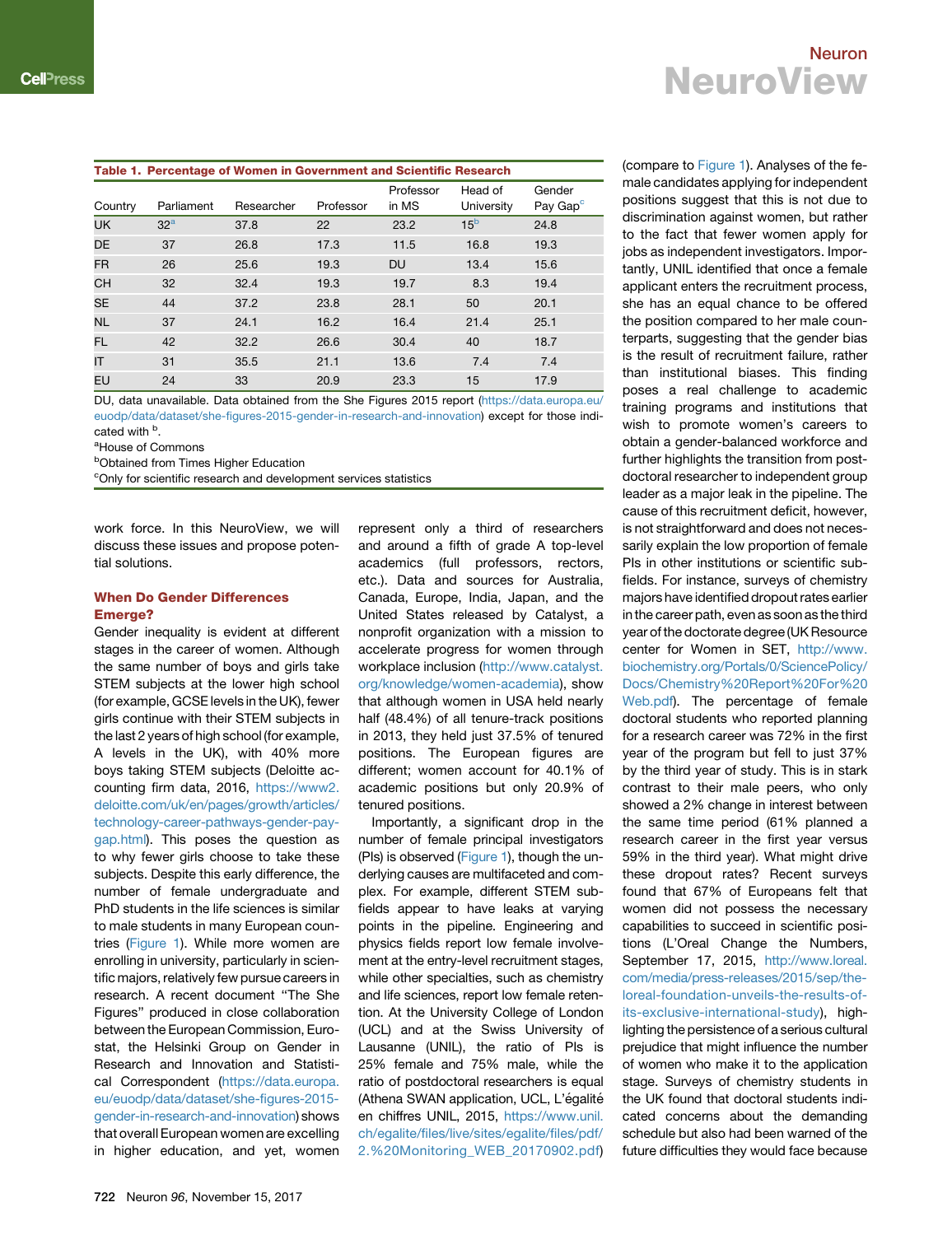of their gender (UK Resource center for Women in SET, [http://www.biochemistry.org/](http://www.biochemistry.org/Portals/0/SciencePolicy/Docs/Chemistry%20Report%20For%20Web.pdf) [Portals/0/SciencePolicy/Docs/](http://www.biochemistry.org/Portals/0/SciencePolicy/Docs/Chemistry%20Report%20For%20Web.pdf) [Chemistry%20Report%20](http://www.biochemistry.org/Portals/0/SciencePolicy/Docs/Chemistry%20Report%20For%20Web.pdf) [For%20Web.pdf\)](http://www.biochemistry.org/Portals/0/SciencePolicy/Docs/Chemistry%20Report%20For%20Web.pdf). These examples, as well as the overall EU data, suggest that solutions to promote women's careers might need to be tailored to the particular situation, after a thorough analysis of where women are under-represented: be it in the application pool, in the fraction interviewed or hired, or in the retention pool.

### Family Matters: Choose or Lose?

There is no single answer to why fewer women move from a postdoctoral position to an independent investigator. However, this period coincides with the time when

women are likely to start a family, raising several questions. Are family issues the main cause of this gap because women seek a more balanced work-life style? Do women perceive that having a family is an obstacle for pursuing an academic career when men don't? Interestingly, surveys of postdoctoral researchers funded by the U.S. National Institutes of Health (NIH) reported several different factors in their decisions to pursue a PI position that exhibited a significant gender bias, including the desire to have and spend time with children, the consideration for their spouse's career, the need to publish, and the demanding PI schedule. Indeed, the presence of a family appears to impact scientific careers. Among tenured faculty, only 44% of women were married with children, compared to 70% of men. In addition to children, women also take the career interests of their spouses into consideration more often than their male peers, with 31% of married women indicating a willingness to accommodate their husband's job (versus 21% of married men). Studies have identified a marriage and child premium for men, where publication rates and salaries are increased when male scientists have families. Conversely, female scientists in several STEM fields appear to pay a family penalty ([Ceci et al., 2014](#page-8-0)).

<span id="page-2-0"></span>

 $\rightarrow$  Women 2007  $\rightarrow$  Women 2013  $\rightarrow$  Men 2007  $\rightarrow$  Men 2013

Figure 1. Proportion of Women and Men in a Typical Academic Career, Students and Academic Staff



These penalties, while startling, might not be surprising as recent surveys found that women express more concern for potential conflicts between academia and family compared to men (50% more female versus male postdoctoral researchers, and four times as many female graduate students) and that this greatly influences their later career and family decisions ([Ecklund and Lincoln, 2011\)](#page-8-1).

Despite the progressive gender equality policies in Nordic countries, the number of female academics is not that dissimilar to the rest of Europe. Statistical comparison between countries with a strong family support system, such as Sweden and Norway, and those less supportive of families, like the U.S., Italy, and Spain, suggests that family support policies have not improved the number of women in science. In Sweden, for example, only 23.8% of professors are women even though the number of bachelor and graduate students is around 55%–59%, with 45% obtaining a PhD degree. The lack of improvement following implementation of such family support policies could reflect unforeseen gaps (family policies targeted to the wrong career stage) or inadvertent issues stemming from the support itself. Thus, policies surrounding family support need to

be reassessed for effectiveness at the early career stages.

### Unconscious Bias

We are all influenced by our background, cultural environment, and personal experiences (ECU: 2013 Unconscious bias in higher education, [https://www.ecu.ac.](https://www.ecu.ac.uk/publications/unconscious-bias-in-higher-education/) [uk/publications/unconscious](https://www.ecu.ac.uk/publications/unconscious-bias-in-higher-education/)[bias-in-higher-education/\)](https://www.ecu.ac.uk/publications/unconscious-bias-in-higher-education/) and these factors determine our unconscious bias. Unconscious bias refers to a bias that we are unaware of, and which happens outside of our control. It is a bias that happens automatically and is triggered by our brain making quick judgments and assessments of people and situations reflecting the influences of our background, cultural environment, and personal experi-

ences (as for ECU: 2013 Unconscious bias in higher education). Unconscious bias has a profound impact on our decision making and our perception of people. Indeed, a study showed that gender stereotypes about intellectual ability are evident in young children from the age of 6 ([Bian et al., 2017\)](#page-8-2).

Conscious and unconscious bias is observed at different levels. This is particularly evident in the aforementioned European population's self-reported perception of women lacking sufficient capabilities to succeed in science (L'Oreal Change the Numbers, September 17, 2015, [http://www.loreal.](http://www.loreal.com/media/press-releases/2015/sep/the-loreal-foundation-unveils-the-results-of-its-exclusive-international-study) [com/media/press-releases/2015/sep/the](http://www.loreal.com/media/press-releases/2015/sep/the-loreal-foundation-unveils-the-results-of-its-exclusive-international-study)[loreal-foundation-unveils-the-results-of](http://www.loreal.com/media/press-releases/2015/sep/the-loreal-foundation-unveils-the-results-of-its-exclusive-international-study)[its-exclusive-international-study\)](http://www.loreal.com/media/press-releases/2015/sep/the-loreal-foundation-unveils-the-results-of-its-exclusive-international-study). Studies also show that both men and women give higher scores to male than female candidates when evaluating very similar CVs. Additionally, letters of recommendations for women are shorter than for men. Gender bias is also observed in the use of words describing candidates in reference letters. While men are described as intelligent, creative, outstanding, assertive, decisive, or passionate, women are described as nice, organized, helpful, and diligent [\(van der Lee and Ellemers,](#page-8-3) [2015\)](#page-8-3). There is also evidence of gendered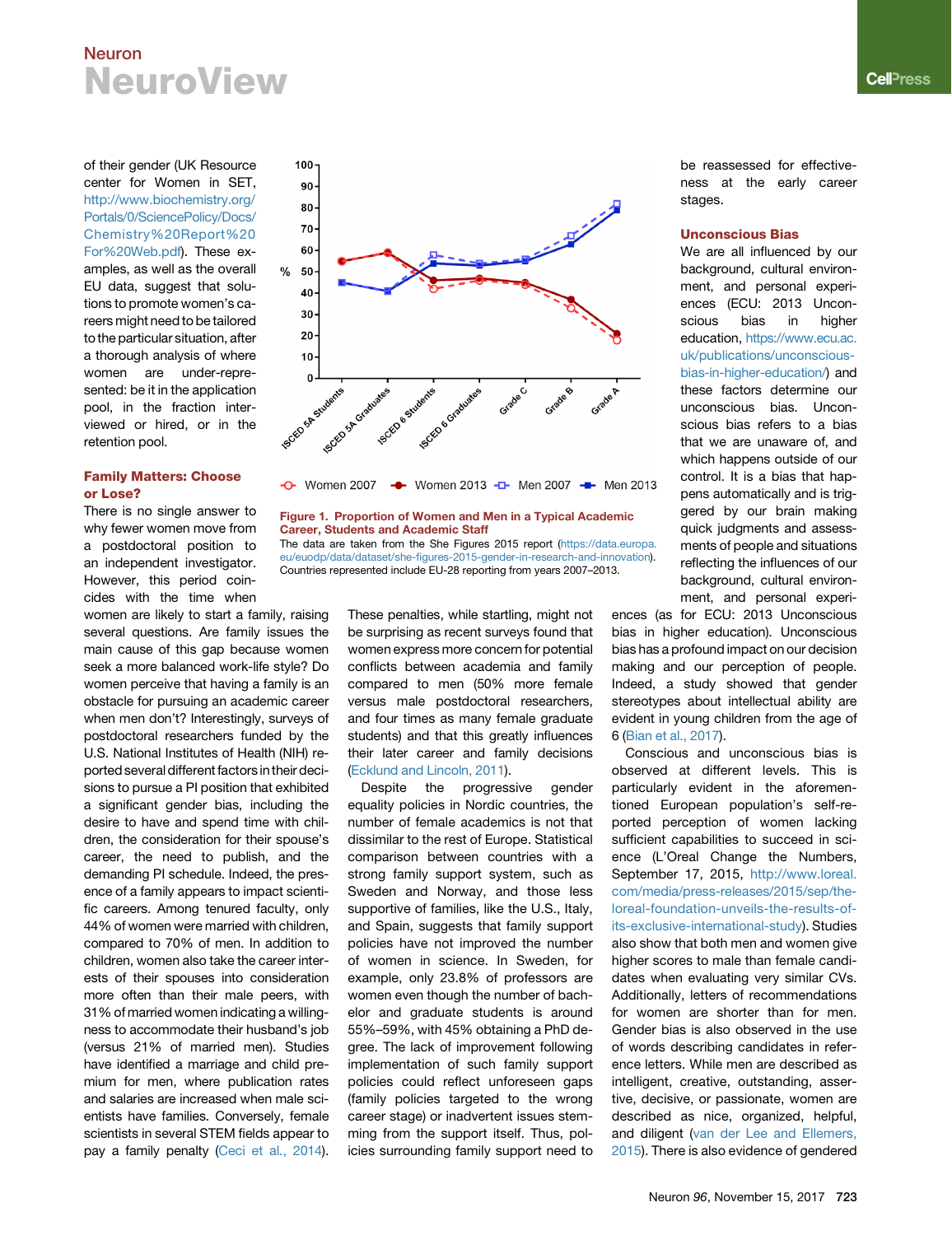language in the instructions to applicants, panel members, and reviewers. For example, gender-exclusive (e.g., he) was more often used that gender-inclusive language (e.g., he/she or they). Fewer women are invited to give talks, to participate in committees or panels with executive powers, and are member of reviewing panels (74% male and 26% female) (MRC data from 2014 and Wellcome Trust report 2000). The biggest problem is that when bias is noticed, people tend to ignore it or not to report it, thus contributing to further gender inequality. The creation of databases to record the speaker composition of scientific conferences, such as the BiasWatchNeuro ([https://](https://biaswatchneuro.com/about/) [biaswatchneuro.com/about/\)](https://biaswatchneuro.com/about/), could raise awareness of any gender bias in the selection of conference speakers, so that these disparities can be addressed.

Several European institutions have implemented policies to increase awareness of unconscious bias and to address how to tackle this problem. In the UK, many universities have introduced unconscious bias courses for faculty members. However, the attendance to these courses is patchy and is not yet a requirement for those who serve on board or reviewing panels. Given that both men and women are biased against women, there is a real need to increase awareness such that each individual should evaluate his/her bias and correct their conduct accordingly. The introduction of unconscious gender bias courses should be implemented from the early stages of the scientific career to eradicate this serious problem.

### Gender Pay Gap

The gender pay gap varies between European countries with an average of 17.9% in favor of men overall. Surprisingly, in countries where gender equality policies have been implemented for more than a decade (Sweden, Norway, and Finland), there is still a significant gender pay gap ([Table 1\)](#page-1-0). In the UK, significant progress has been made in narrowing the gender pay gap since the introduction of the Equal Pay Act in 1970. However, around 154 Higher Education Institutes (HEIs) pay less to women than men, whereas only 8 institutions pay men and women equally. On average, women are paid 11.3% less than men in UK academia

(ranging from 19.3% to 8%) and overall, the UK ranks  $18<sup>th</sup>$  on gender parity according to the World Economic Forum (2015). One of the biggest impediments in narrowing the gender pay gap is the lack of transparency on the salary of women and men in academia. In the commercial sector, increasing numbers of companies are beginning to publically report gender pay gap. As of April 2017, private companies with more than 250 employees are beginning to publicly report gender pay gap [\(https://](https://www.ashurst.com/en/news-and-insights/legal-updates/reporting-on-the-gender-pay-gap/) [www.ashurst.com/en/news-and-insights/](https://www.ashurst.com/en/news-and-insights/legal-updates/reporting-on-the-gender-pay-gap/) [legal-updates/reporting-on-the-gender](https://www.ashurst.com/en/news-and-insights/legal-updates/reporting-on-the-gender-pay-gap/)[pay-gap/\)](https://www.ashurst.com/en/news-and-insights/legal-updates/reporting-on-the-gender-pay-gap/). However, in Europe, not all universities publish the salary of their faculty members. This lack of transparency jeopardizes the empowerment of women and their ability to request pay raises or promotions. Public universities in the United States, for example, publish the salary of faculty members (e.g., University of California: [ucpay.globl.org](http://ucpay.globl.org)), reinforcing the concept that there is no longer any valid argument to maintain secrecy on salary. Thus, transparency is crucial to achieve a more gender-balanced workforce.

#### Institutional Influence

Academic institutions play a critical role in the career of young scientists. They are instrumental in the implementation of mentoring programs for students, postdocs, and early career research fellows and they also hire and promote young as well as established investigators. There has been a long-held view that academic institutions might discriminate against women. Although conscious and unconscious bias might contribute to discrimination, data from different countries revealed sharp differences.

Italian universities, for example, suffer from such discrimination in line with the data contained in the She Figures 2015 [\(https://data.europa.eu/euodp/](https://data.europa.eu/euodp/data/dataset/she-figures-2015-gender-in-research-and-innovation) [data/dataset/she-figures-2015-gender-in](https://data.europa.eu/euodp/data/dataset/she-figures-2015-gender-in-research-and-innovation)[research-and-innovation\)](https://data.europa.eu/euodp/data/dataset/she-figures-2015-gender-in-research-and-innovation). However, in the past 10 years an increasing number of women undertaking an academic career has been observed. In 2015 the number of women with a university degree (Laurea) has reached 58.5% of the total population obtaining a degree. The percentage of women who enrolled in a PhD or specialization program is around 50%. Unfortunately, the passage from the training to

# Neuron **NeuroView**

the academic career signals a bottleneck with a major inversion of the gender, as positions of women at the top levels are low. In Italy, 35.5% of women are researchers but just 21% are full professors. In the EU, 33% of researchers and 20.9% of professors are women [\(Table 1](#page-1-0)). Thus, women fail to achieve the higher ranks of academia compared to their male counterparts in many EU countries. While part of the reason for this phenomenon could be due to fewer women putting themselves forward, many European countries do not have any gender equality policies to ensure that the recruitment and promotion is unbiased.

Inequality at academic institutions is also evident in the difference in the support level received by female compared to male independent investigators. According to a recent U.S. report, a significant difference in the amount of start-up funds was observed between recently appointed male and female faculty members, with men obtaining a median of \$889,000 against a median of \$350,000 for women [\(Sege et al., 2015](#page-8-4)). This inequality could be ameliorated or abolished if salaries and research support were made publicly available. Interestingly, a number of scientists within some fields have taken matters into their own hands and created online databases where recently hired PIs can post their offers and negotiations for others to see. For example, the ecology and evolution field has a database where people post new jobs and salary figures and sometimes negotiation processes (whether there was a spousal hire or not, additional start-up funding, delayed start date, reduced teaching load, etc.). Resources such as this can not only offer transparency, but also might provide valuable insight into the hiring/negotiation process for both female and male researchers in the early stages of their careers.

Academic institutions are implementing new initiatives to ameliorate these gender inequalities. The ''Bureau de l'Égalité" at UNIL (Switzerland) has the mission to promote gender equality at all academic levels supporting female scientists and families with specific programs ([https://www.unil.ch/egalite/](https://www.unil.ch/egalite/fr/home/menuinst/acteurs-et-actrices/bureau-de-legalite/lequipe.html) [fr/home/menuinst/acteurs-et-actrices/](https://www.unil.ch/egalite/fr/home/menuinst/acteurs-et-actrices/bureau-de-legalite/lequipe.html) [bureau-de-legalite/lequipe.html](https://www.unil.ch/egalite/fr/home/menuinst/acteurs-et-actrices/bureau-de-legalite/lequipe.html)). KU Leuven (Belgium) has recently launched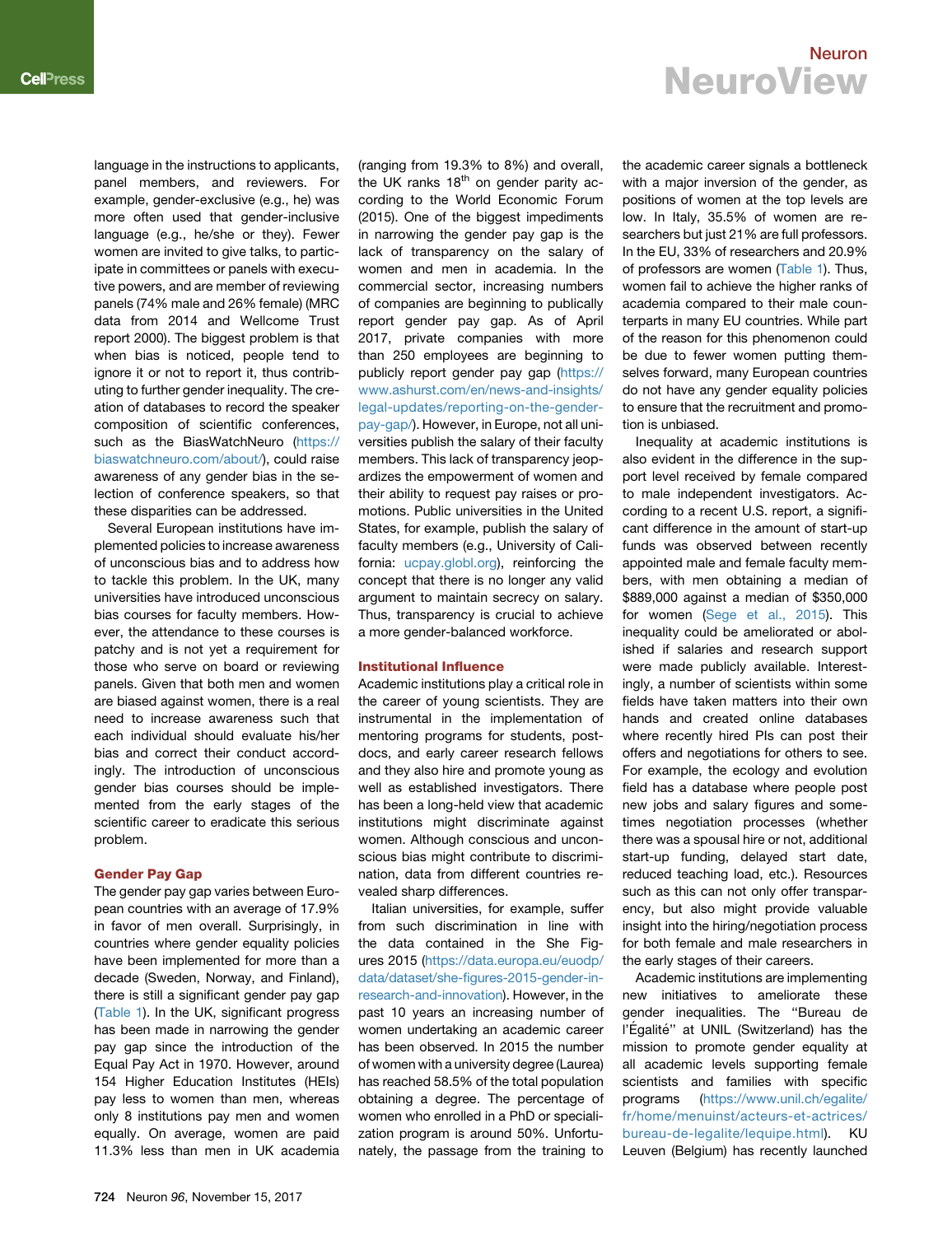a gender action plan aimed at improving the hiring and advancement of women in the Senior Academic Staff [\(https://](https://www.kuleuven.be/english/news/2014/ku-leuven-pushes-for-more-female-professors) [www.kuleuven.be/english/news/2014/ku](https://www.kuleuven.be/english/news/2014/ku-leuven-pushes-for-more-female-professors)[leuven-pushes-for-more-female-professors\)](https://www.kuleuven.be/english/news/2014/ku-leuven-pushes-for-more-female-professors). In 2012, only 13% of full professors were women. The plan stipulates the creation of a central solidarity fund to cover extra costs such as extended due to leaves of absence or pregnancy. Absence due to illness, maternity leave, or paternity leave will now be taken into consideration when calculating an employee's total research time. This new policy is welcome and should be implemented widely. In Germany, the government has allocated  $\in$ 150 million to equal-opportunity programs in academia to create 200 additional posts for the hiring of highly qualified female academics. The program is making an impact in the number of female academics ([http://www.spiegel.de/](http://www.spiegel.de/international/germany/sexism-in-germany-universities-rewarded-for-hiring-women-professors-a-576238.html) [international/germany/sexism-in-germany](http://www.spiegel.de/international/germany/sexism-in-germany-universities-rewarded-for-hiring-women-professors-a-576238.html)[universities-rewarded-for-hiring-women](http://www.spiegel.de/international/germany/sexism-in-germany-universities-rewarded-for-hiring-women-professors-a-576238.html)[professors-a-576238.html](http://www.spiegel.de/international/germany/sexism-in-germany-universities-rewarded-for-hiring-women-professors-a-576238.html)). In Switzerland, the Swiss National Science Foundation had a funding program (Marie Heim-Vogtlin Initiative: [http://www.snf.ch/](http://www.snf.ch/en/funding/careers/mhv-grants/Pages/default.aspx) [en/funding/careers/mhv-grants/Pages/](http://www.snf.ch/en/funding/careers/mhv-grants/Pages/default.aspx) [default.aspx\)](http://www.snf.ch/en/funding/careers/mhv-grants/Pages/default.aspx) targeted toward retaining women in science following a career break due to family obligations. This program specifically recruited early-stage researchers to receive funding for a 2–3 year project at a host institution that commits to retain them afterward. As of 2017, this program has unfortunately been discontinued and partially replaced by a different initiative called PRIMA, see later. In England, the Daphne Jackson Trust also provides support for women and men to return to research in STEM after a career break ([http://www.daphnejackson.org/\)](http://www.daphnejackson.org/). Such programs should be implemented more widely as they can particularly provide an incentive and career boost to young female researchers who might find it difficult to return to work following an extended period of leave.

While mobility and family factors play a role in the transition from postdoctoral researcher to faculty member, there appears to be another dynamic at play when it comes to advancement beyond the assistant professor level. Women tend to spend more time at the assistant professor rank than their male peers (National Research Council, 2010,

[http://spot.colorado.edu/](http://spot.colorado.edu/%7Etooley/Gender%20Differences%20at%20Critical%20Transitions%20in%20the%20Careers%20of%20Science,%20Engineering,%20and%20Mathematics%20Faculty.pdf)~[tooley/Gender](http://spot.colorado.edu/%7Etooley/Gender%20Differences%20at%20Critical%20Transitions%20in%20the%20Careers%20of%20Science,%20Engineering,%20and%20Mathematics%20Faculty.pdf) [%20Differences%20at%20Critical%20](http://spot.colorado.edu/%7Etooley/Gender%20Differences%20at%20Critical%20Transitions%20in%20the%20Careers%20of%20Science,%20Engineering,%20and%20Mathematics%20Faculty.pdf) [Transitions%20in%20the%20Careers%20](http://spot.colorado.edu/%7Etooley/Gender%20Differences%20at%20Critical%20Transitions%20in%20the%20Careers%20of%20Science,%20Engineering,%20and%20Mathematics%20Faculty.pdf) [of%20Science,%20Engineering,%20and](http://spot.colorado.edu/%7Etooley/Gender%20Differences%20at%20Critical%20Transitions%20in%20the%20Careers%20of%20Science,%20Engineering,%20and%20Mathematics%20Faculty.pdf) [%20Mathematics%20Faculty.pdf\)](http://spot.colorado.edu/%7Etooley/Gender%20Differences%20at%20Critical%20Transitions%20in%20the%20Careers%20of%20Science,%20Engineering,%20and%20Mathematics%20Faculty.pdf), and studies found a stagnation in advancement that could not be explained by the presence of children, spouse, or mobility ([Wolfinger et al., 2008\)](#page-8-5). Are women less likely to advance in their career trajectory due to institutional biases? Or does this stem more from a lack of self-confidence and unwillingness to put themselves forward for promotion? In the case of the latter possibility, a number of academic institutions have implemented new strategies to identify women who deserve to be promoted and invite them to apply for promotion. However, these policies have only been introduced recently and therefore it is not possible to evaluate their impact yet. This type of policy should be implemented across institutions.

### Impact of Scientific Journals

There is a clear gender disparity in the number of publications between women and men. For every article with a female as a first author, there is almost twice the number of articles with a male first author (Larivière et al., 2013). Moreover, when a woman appears in a prominent author position (first or last author), this paper attracts fewer citations than when a man was in the same position (Larivière [et al., 2013](#page-8-6)). Scientific journals are beginning to recognize that gender equality is crucial for the progress of science and for the economy. Several journals have evaluated whether there is a gender bias on scientific boards and reviewers and whether gender of the first or last author has an impact of the acceptance rate of scientific papers. Although the data are patchy, some studies are beginning to reveal important biases. In 2012, *Nature* reported that only 14% of its reviewers and 19% of invited comments and World View were by female scientists. Since then *Nature* has pledged to tackle this bias ([Editorial, 2012\)](#page-8-7). *Science* has also conducted a report on gender issues ([Berg, 2017\)](#page-8-8). Elsevier has recently published a report on research performance from a gender perspective at the global level, revealing important behavioral differences based on gender ([https://](https://www.elsevier.com/research-intelligence/campaigns/gender-17) [www.elsevier.com/research-intelligence/](https://www.elsevier.com/research-intelligence/campaigns/gender-17)

[campaigns/gender-17](https://www.elsevier.com/research-intelligence/campaigns/gender-17)). This is clearly a step forward. However, a number of questions have not been addressed. For example, what is the proportion of female senior authors that submit a paper in comparison with senior male authors? Do papers submitted by female leading authors have the same success rate as those from male authors? Are there differences in the number of revisions requested to papers from senior female authors? Importantly, this and similar data should be made available by journals to assess the overall trend and evaluate the necessary next steps for action.

### Gender Inequality at Funding **Organizations**

In 2008, the European Research Council (ERC) set up a dedicated working group to monitor gender balance in ERC calls. The Working Group on Gender Balance drafted the ERC Gender Equality Plan 2007–2013 and the ERC Gender Equality Plan 2014–2020, endorsed by the ERC Scientific Council ([https://erc.europa.eu/](https://erc.europa.eu/thematic-working-groups/working-group-gender-balance) [thematic-working-groups/working-group](https://erc.europa.eu/thematic-working-groups/working-group-gender-balance)[gender-balance\)](https://erc.europa.eu/thematic-working-groups/working-group-gender-balance). The main objectives of the ERC Scientific Council Gender Equality Plan was to raise awareness about ERC gender policy among potential applicants; to improve gender balance among ERC candidates and within ERCfunded research teams; to identify and remove any potential gender bias in the ERC evaluation procedures; and to embed gender awareness at all levels while keeping the focus on excellence.

The lower share of women in the ERC mirrors the overall situation in science in Europe. A report covering the period of 2007–2013 showed that 30% of applicants for Starting/Consolidator grants in the life sciences were female but only 24% of grants were awarded to women. In 2014, the ERC published a new report showing that the success rate of women for starting and consolidator grants was the same as men. For advanced grants in the life sciences in 2015, the success rate of female applicants was 6.67%, whereas for male applicants it was 17.11%. By 2016, this difference was almost reversed with a 17.39% success rate for female versus 8.33% success rate for male applicants. Although the number of grants is very low (10–14 per year) and therefore difficult to reach a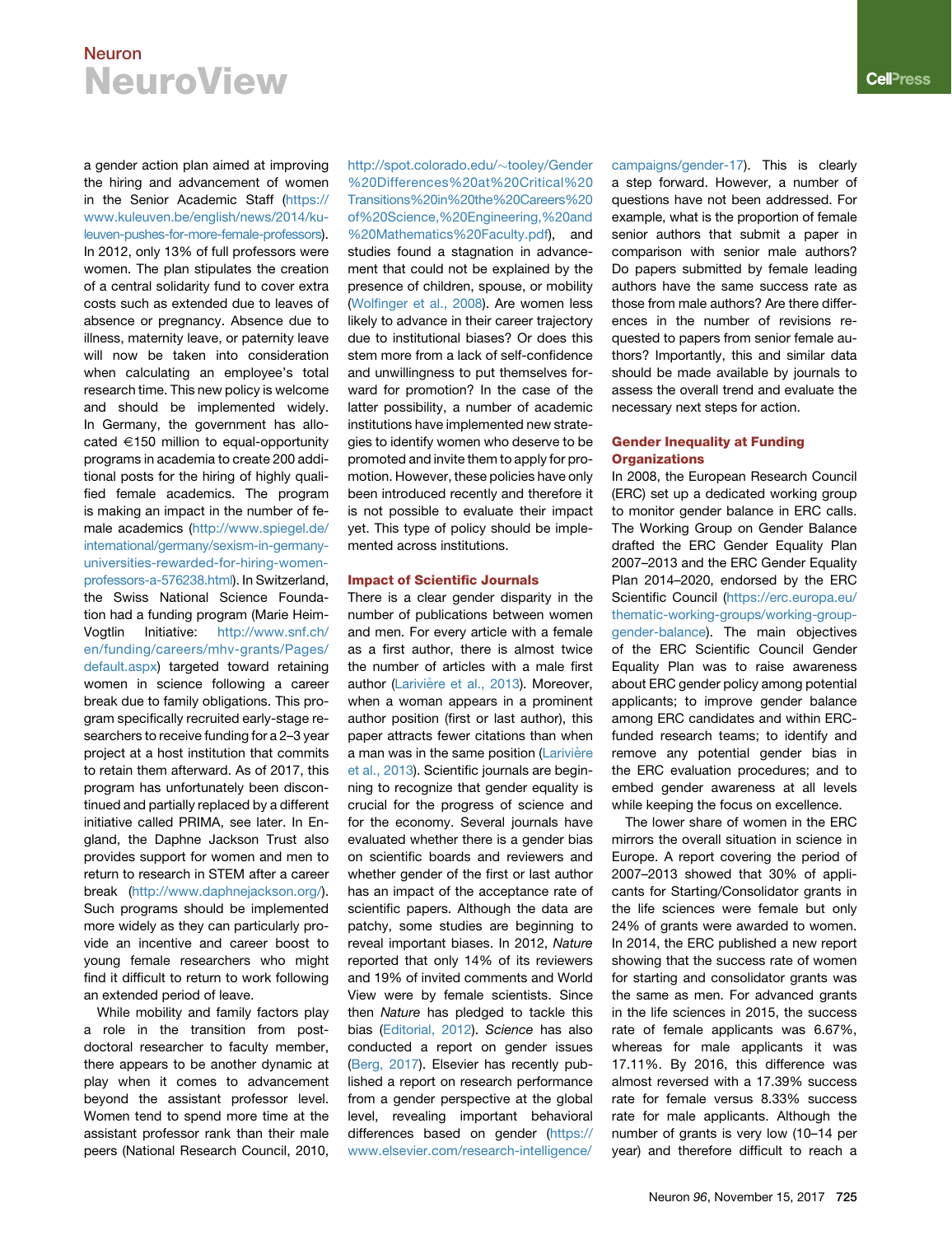clear conclusion, the situation for female applicants seems to have improved dramatically. However, the most striking feature was the very low number of female applicants (6/35). Why do fewer women apply? Academic institutions and funding organizations such as the ERC should implement policies to improve this situation.

In the UK and Switzerland, studies from funding organizations show a complex picture. Data from the Medical Research Council (MRC), the Wellcome Trust (WT), and Swiss National Science Foundation (SNSF) show that although fewer women apply for research grants than men, women are as successful as men in getting funded for all MRC grants. For program grants (5 years), however, the male success rate is 53% of the total number of male applicants, whereas female success rate is 39% (information provided by the MRC). The Wellcome Trust's data also show that fewer women apply for grants (42% female and 58% male applicants). However, the success rate for women and men is similar with 40% of grants awarded to women and 60% to men, reflecting the gender difference at the application level ([https://wellcome.ac.uk/sites/default/files/](https://wellcome.ac.uk/sites/default/files/wtd003209_0.pdf) [wtd003209\\_0.pdf\)](https://wellcome.ac.uk/sites/default/files/wtd003209_0.pdf). These findings from the MRC and WT are remarkable in light of the vast amount of evidence for bias in favor of men in the evaluation of job applications and promotions in many sectors including academia. This puzzling finding could be resolved if funding organizations and also academic institutions collect data on the success rate, level of funding (amount and period) of male versus female applicants, and the number of grants where women applicants are co-applicants or have male co-applicants. These comparative data are essential to tackle the problem of fewer women at the top.

In Italy, the Charity Foundation Telethon (<http://www.telethon.it/en>) has received gender-balanced applications over the past 10 years (2007–2016), as 42.9% of submitted grants were from female scientists. Importantly, in the past 5 years the gap has decreased to 47.4% female versus 52.6% male applicants. In contrast, 41% of grants were funded to female versus 59% to male applicants (over the 10 years) and 44% and 56% (over the 5 years). Despite the improvement, there is still a significant bias in favor of male applicants. For instance, in the Netherlands, a recent study showed that female applicants are less successful than male applicants at obtaining grant funding. Importantly, this is evident at every step of the selection process [\(van](#page-8-3) [der Lee and Ellemers, 2015\)](#page-8-3).

Another inequality is also evident in the level of funding. Studies by the Wellcome Trust found that men are awarded on average £44,735 more than women (data covering a period from 2000 to 2008). The reason for this difference is unclear. Do women request less funding? Do funding organizations reduce the budget or the length of grants more in those awarded to women than men? Given that organizations, such as the Wellcome Trust, usually award the requested amount, these findings suggest that women may apply for smaller grants. However, we also need to consider that applicants often discuss their application with program managers who will provide advice on the amount requested. Could unconscious bias play a role here?

In summary, gender bias in the overall success of grants varies per country and scheme. In addition, data obtained from several studies consistently show that women apply for fewer grants and are likely to receive less money. Institutions need to address these issues by implementing better mentoring programs and funding organizations need to evaluate where the biases might originate.

#### The Way Forward: Think Positive

Clearly the cause for the gender inequality is complex and needs careful analysis. To what extent is this due to stereotypes encountered by girls at an early age with respect to family-caring responsibilities and to the bias women may face when choosing a career? How can institutions, publishers, funding organizations, and society help to increase women's participation in higher levels of academia?

A snapshot of Western societies 50 years ago would show intense social pressures to be a wife and a mother while maintaining a job. In the past, fewer women could not economically afford to enter academia, and it was quite rare that they could combine both. Now, we are well aware that women can successfully balance a family and a career. Many successful woman scientists are able to work efficiently and still be a loving parent and member of a family. Still, several steps lie ahead of us before reaching a more balanced gender representation in academia. Furthermore, how to strengthen women leadership is still a challenging question. Society, institutions, and funding organizations must support woman's motivation to lead and also increase the likelihood that others will recognize and encourage women's efforts.

Many academic institutions, funding organizations, and publishers are committed to tackle gender inequality and have implemented policies to address this important issue. For example, as briefly discussed earlier, Switzerland has ''ad hoc'' programs for junior women in science. For 25 years, MHV grants have supported female doctoral students and postdocs in Switzerland who had to interrupt or reduce their research activities due to family commitments through the Marie Heim-Vögtlin initiative (MHV). Recognizing that these initiatives have not been as successful as initially hoped, the Swiss National Science Foundation (SNSF) has recently decided to overhaul their MHV funding program and introduce a new initiative called Promoting Women in Academia (PRIMA). The PRIMA program will highlight the best women in academic research and provide them with up to 5 years of funding for their research in a host Swiss institute ([http://www.snf.ch/en/funding/careers/](http://www.snf.ch/en/funding/careers/prima/Pages/default.aspx) [prima/Pages/default.aspx\)](http://www.snf.ch/en/funding/careers/prima/Pages/default.aspx). Additionally, within Swiss institutes, there are also specific fellowships for women in science, given for example at the Faculty of Biology and Medicine of UNIL [\(https://www.unil.](https://www.unil.ch/fbm/home/menuinst/faculte/egalite-femmes-hommes/bourses-et-subventions.html) [ch/fbm/home/menuinst/faculte/egalite](https://www.unil.ch/fbm/home/menuinst/faculte/egalite-femmes-hommes/bourses-et-subventions.html)[femmes-hommes/bourses-et-subventions.](https://www.unil.ch/fbm/home/menuinst/faculte/egalite-femmes-hommes/bourses-et-subventions.html) [html\)](https://www.unil.ch/fbm/home/menuinst/faculte/egalite-femmes-hommes/bourses-et-subventions.html) that also aim to increase female academic participation. However, policies such as these are not active in many European countries and/or have not been sufficiently effective or successful. Still many women are lost during the transition from a postdoctoral to an independent group leader position. The data are insufficient to discern how much this is due to women staying in non-faculty research posts for longer or to leaving academia, although there is evidence that women disproportionately occupy temporary research positions below the faculty level in comparison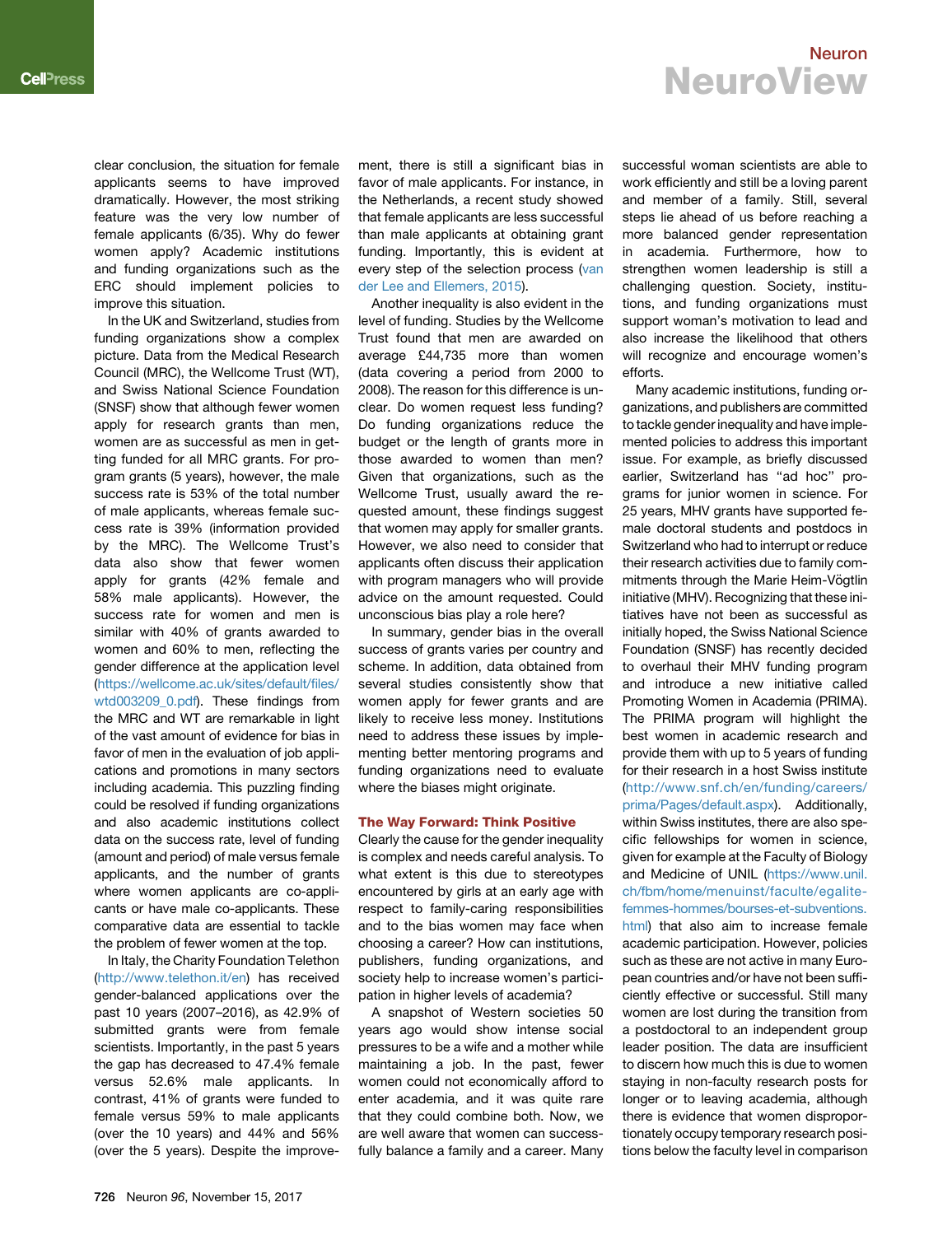### <span id="page-6-0"></span>Table 2. Websites and Reports on Gender Balance

| Topic                                                           | <b>Web Address</b>                                                                                                                                                                                                                                                                                                                                                                                    |  |  |  |
|-----------------------------------------------------------------|-------------------------------------------------------------------------------------------------------------------------------------------------------------------------------------------------------------------------------------------------------------------------------------------------------------------------------------------------------------------------------------------------------|--|--|--|
| Statistics on female participation<br>in science and leadership | http://reports.weforum.org/global-gender-gap-report-2015/the-case-for-gender-equality/<br>http://uis.unesco.org/#overview!region=40500                                                                                                                                                                                                                                                                |  |  |  |
|                                                                 | http://www.unwomen.org/en/news/stories/2015/9/press-release-global-leaders-meeting#sthash.<br>YbWknTXt.dpuff                                                                                                                                                                                                                                                                                          |  |  |  |
|                                                                 | http://www.unwomen.org/en/what-we-do/leadership-and-political-participation/facts-and-figures<br>https://data.europa.eu/euodp/data/dataset/she-figures-2015-gender-in-research-and-innovation<br>http://www.catalyst.org/knowledge/women-ceos-sp-500<br>http://www.catalyst.org/knowledge/women-academia                                                                                              |  |  |  |
|                                                                 | http://ec.europa.eu/justice/gender-equality/files/swd_2014_142_en.pdf<br>http://ec.europa.eu/commfrontoffice/publicopinion/archives/ebs/ebs_326_sum_en.pdf<br>https://www.unil.ch/egalite/files/live/sites/egalite/files/pdf/2. Monitoring_WEB_20170902.pdf<br>http://www.loreal.com/media/press-releases/2015/sep/the-loreal-foundation-unveils-the-results-<br>of-its-exclusive-international-study |  |  |  |
|                                                                 | http://spot.colorado.edu/~tooley/Gender Differences at Critical Transitions in the Careers of<br>Science, Engineering, and Mathematics Faculty.pdf<br>https://erc.europa.eu/thematic-working-groups/working-group-gender-balance                                                                                                                                                                      |  |  |  |
| Salary information                                              | https://www.ashurst.com/en/news-and-insights/legal-updates/reporting-on-the-gender-pay-gap/<br>http://ucpay.globl.org<br>https://www2.deloitte.com/uk/en/pages/growth/articles/technology-career-pathways-gender-pay-<br>gap.html                                                                                                                                                                     |  |  |  |
| Institutional programs for to<br>increase female scientists     | https://www.kuleuven.be/english/news/2014/ku-leuven-pushes-for-more-female-professors<br>http://www.spiegel.de/international/germany/sexism-in-germany-universities-rewarded-for-hiring-<br>women-professors-a-576238.html<br>http://www.daphnejackson.org/<br>http://www.setwomenstats.org.uk/                                                                                                       |  |  |  |
| Gender bias in publication                                      | https://www.elsevier.com/research-intelligence/campaigns/gender-17                                                                                                                                                                                                                                                                                                                                    |  |  |  |
| Gender bias in funding agencies                                 | https://erc.europa.eu/thematic-working-groups/working-group-gender-balance<br>https://wellcome.ac.uk/sites/default/files/wtd003209_0.pdf<br>http://www.telethon.it/en                                                                                                                                                                                                                                 |  |  |  |
| Implicit bias in recruitment                                    | https://biaswatchneuro.com/about/<br>https://erc.europa.eu/thematic-working-groups/working-group-gender-balance<br>https://www.rri-tools.eu/-/recruitment-bias-in-research-institutes<br>http://www.academia-net.org/project/<br>http://www.embo.org/documents/science_policy/exploring_quotas.pdf<br>https://www.ecu.ac.uk/publications/unconscious-bias-in-higher-education/                        |  |  |  |

to men (She Figures 2015, [https://](https://data.europa.eu/euodp/data/dataset/she-figures-2015-gender-in-research-and-innovation) [data.europa.eu/euodp/data/dataset/she](https://data.europa.eu/euodp/data/dataset/she-figures-2015-gender-in-research-and-innovation)[figures-2015-gender-in-research-and](https://data.europa.eu/euodp/data/dataset/she-figures-2015-gender-in-research-and-innovation)[innovation\)](https://data.europa.eu/euodp/data/dataset/she-figures-2015-gender-in-research-and-innovation). Some countries have made a significant effort to provide longer maternity leave, childcare, and flexible hours. However, studies show an inverse correlation between the length of maternity leave and the number of women returning to work after maternity. These findings suggest that some women are more likely than men to opt for caring for their family than pursuing a career in academia. It is important that institutions, funding organizations, publishers, and the scientific community recognize that for many women, like for men, their career is as important as raising a family. Thus, family policies need to be re-eval-

uated to determine whether they are actually meeting the needs of female scientists at each level of the academic career track. Are current policies missing a critical area of need resulting in the poor success of recruiting/retaining female academic workforce? Additionally, many family policies only focus on women, reinforcing the idea that childcare and family matters are only a woman's concern. Policies that take an equal approach with respect to both female and male scientists will undoubtedly reduce this inherent bias and potentially reduce biased hiring of women due to maternity leave fears.

New approaches to increase awareness of gender inequality and new policies to improve the career prospects of female researchers are beginning to make some difference. In the UK, for example, the Athena SWAN chapter was created in 2005 to promote gender equality in academia, and in particular to promote and recognize the commitment for advancing the career of women in higher education and research. In 2006, Athena SWAN chapter gave the first awards to Higher Educational Institutions (HEI) in the UK. While some people have questioned the success of this initiative, HEIs are now actively seeking to obtain this award, which requires effective implementation of policies to improve gender equality and promote women's career progression. Importantly, this award has to be continuously renewed. The Catalan Research Centre Institute (CERCA,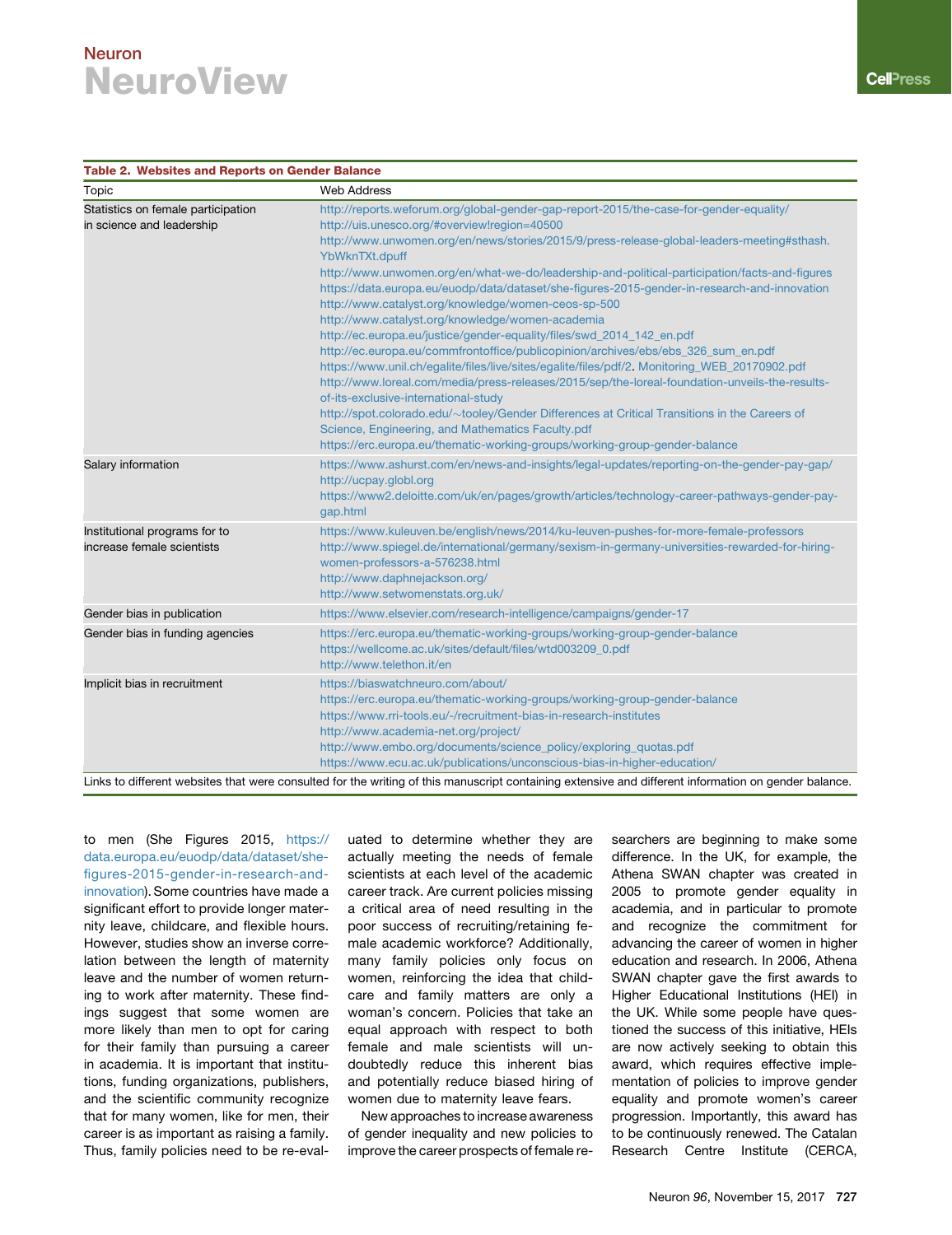[https://erc.europa.eu/thematic](https://erc.europa.eu/thematic-working-groups/working-group-gender-balance)[working-groups/working-group](https://erc.europa.eu/thematic-working-groups/working-group-gender-balance)[gender-balance\)](https://erc.europa.eu/thematic-working-groups/working-group-gender-balance) has implemented policies to increase women's roles in the system, including the creation of a Diversity Commission to measure and remove gender bias ([https://www.rri-tools.](https://www.rri-tools.eu/-/recruitment-bias-in-research-institutes) [eu/-/recruitment-bias-in](https://www.rri-tools.eu/-/recruitment-bias-in-research-institutes)[research-institutes\)](https://www.rri-tools.eu/-/recruitment-bias-in-research-institutes).

Gender balance in decision making and the integration of the gender dimension in research will make a significant impact on the progression of women's career. For review committees and oversight bodies, it is clear that the presence of women at these committees reduces isolation and tokenism and broadens the points of view during discussions, including minority concerns. A potential solution would be to introduce gender quotas [\(http://](http://www.embo.org/documents/science_policy/exploring_quotas.pdf) [www.embo.org/documents/](http://www.embo.org/documents/science_policy/exploring_quotas.pdf) [science\\_policy/exploring\\_](http://www.embo.org/documents/science_policy/exploring_quotas.pdf) [quotas.pdf\)](http://www.embo.org/documents/science_policy/exploring_quotas.pdf). However, the potential harm is the work overload for the few women in high positions who would be asked to sit on many committees. This would limit the amount of time they can invest in research and penalize them in terms of scientific output. The negative impact could be mitigated

<span id="page-7-0"></span>

#### Figure 2. Evolution of the Proportion of Female Heads of Institutions, 2010 versus 2014

Taken from She Figures 2015 report ([https://data.europa.eu/euodp/data/](https://data.europa.eu/euodp/data/dataset/she-figures-2015-gender-in-research-and-innovation) [dataset/she-figures-2015-gender-in-research-and-innovation\)](https://data.europa.eu/euodp/data/dataset/she-figures-2015-gender-in-research-and-innovation).

by, for example, relief from administrative duties and support for research and nonresearch-related academic duties.

### How Can We Change the Current Status of Gender Unbalance?

Although several articles have made sensible and important suggestions on how to improve gender equality [\(Smith](#page-8-9) [et al., 2015;](#page-8-9) [www.scienceeurope.org/wp](http://www.scienceeurope.org/wp-content/uploads/2017/01/SE_Gender_Practical-Guide.pdf)[content/uploads/2017/01/SE\\_Gender\\_](http://www.scienceeurope.org/wp-content/uploads/2017/01/SE_Gender_Practical-Guide.pdf) [Practical-Guide.pdf\)](http://www.scienceeurope.org/wp-content/uploads/2017/01/SE_Gender_Practical-Guide.pdf), we envision that the following changes might help to support career paths in academia. (1) Institutions and funding organizations should introduce a comprehensive gender-bias training for all PhD students, to tackle explicit and implicit gender bias at early

stages of the scientific career. This training should also be continued through the scientific progression (postdoctoral fellows and faculty members). (2) Institutions should implement effective mentoring programs for PhD students, postdocs, and young research scientists. Women in leadership positions need to recognize that they can not only be mentors but also serve as role models to young female and male scientists. (3) Institutions should provide clear criteria for the promotion of young scientists and encourage more women to take on leadership roles. (4) Academic institutions should implement policies to ensure equal pay between male and female faculty members. Transparency in the salary should be rewarded

# Neuron **NeuroView**

by government organizations. (5) Both funders and employers should collect and publish information about the success rate for grant applications according to gender (including amount requested and amount awarded, length of the grant requested and awarded, and the gender of co-applicants). This will allow the cross referencing of data. (6) Academic institutions and the community should provide better child care systems to support young parents (both female and male scientists will benefit from this). (7) All academic members and in particular those serving grant reviewing panels or appointment panels should attend unconscious bias courses to increase awareness of this problem and to enable people to self-evaluate and self-correct their behavior in academia and in society. (8) Governments should introduce initiatives such as Athena SWAN to all academic institutions to reward those with good practice and have demonstrated improvement in gender equality. (9) Support and increase awareness of initiatives such as the one from Robert Bosch Stiftung and Spektrum der Wissen-

schaft with AcademiaNet ([http://www.](http://www.academia-net.org/project/) [academia-net.org/project/](http://www.academia-net.org/project/)). AcademiaNet is a profile database of excellent female researchers from all disciplines selected based on their academic excellence. This database is making women more visible and making it easier to fill leadership positions. (10) Reducing the rigidity of the academic pipeline, making it more acceptable to return after a career break or move from part-time to full-time positions could also help women to minimize the delay in their career development. (11) Finally, we must encourage future generations to create more egalitarian households where women and men share domestic duties and family responsibilities. Additional reading to explore more